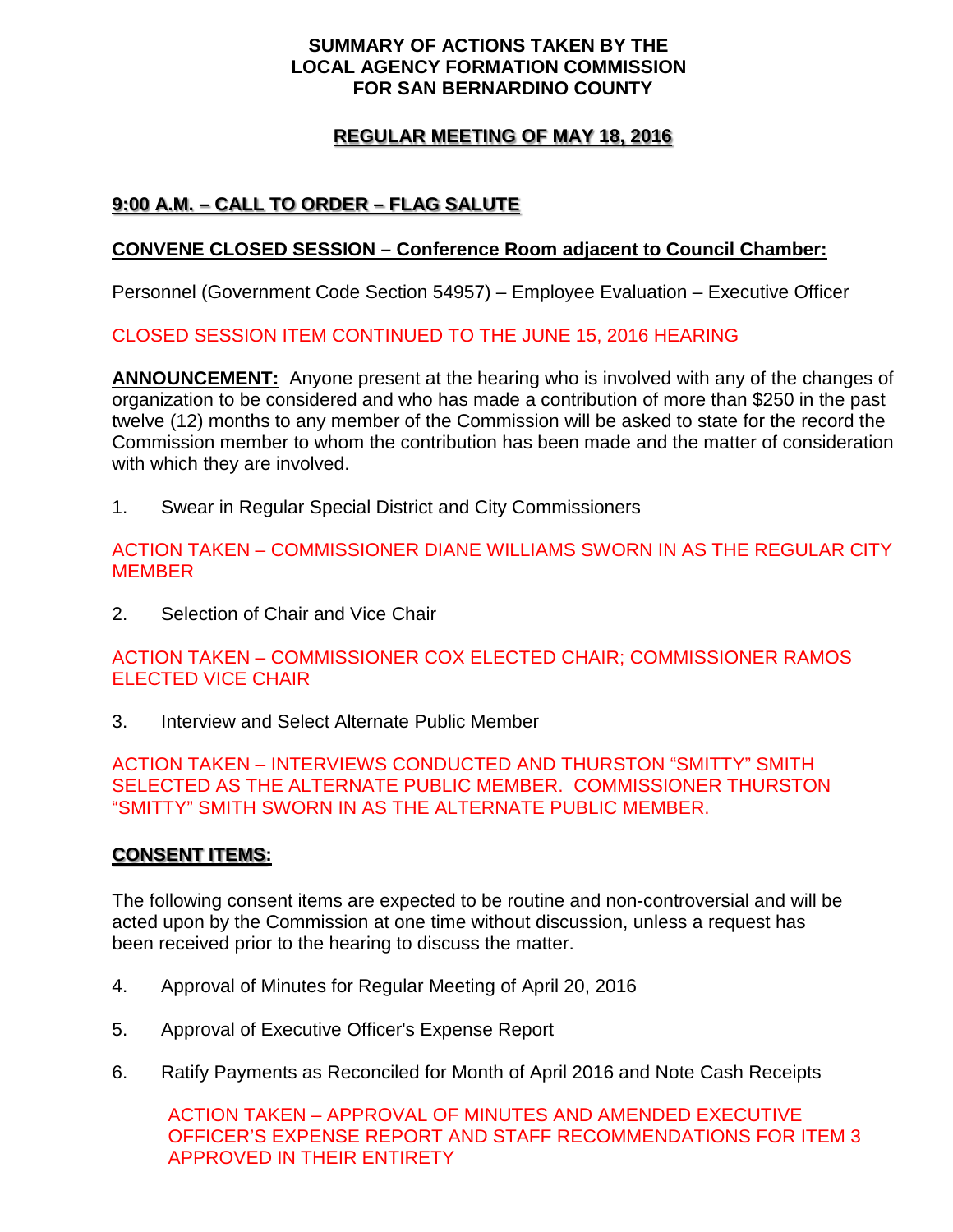### **PUBLIC HEARING ITEMS:**

7. Consent Items Deferred for Discussion

### **NO ITEMS DEFERRED FOR DISCUSSION**

8. Consideration of: (1) Final Environmental Impact Report Adopted by the City of Rialto for the Annexation No.170, General Plan Amendment No. 29, Specific Plan No. 12, and Development Agreement for the Lytle Creek Ranch Specific Plan (SCH No. 2009061113), as a CEQA Responsible Agency for LAFCO 3201; (2) Adoption of Facts, Findings and Statement of Overriding Considerations; and (3) LAFCO 3201 – Reorganization to include Annexations to the City of Rialto and the West Valley Water District and Detachments from San Bernardino County Fire Protection District and its Valley Service Zone, Fontana Fire Protection District, County Service Area SL-1 and County Service Area 70

ACTION TAKEN – RECOMMENDATION APPROVED WITH MODIFICATIONS TO CONDITION NO. 4 TO INCLUDE: INITIATION OF THE FIVE NORTH RIALTO ISLANDS WITHIN ONE YEAR OF THE COMMISSION'S APPROVAL OF LAFCO 3201; A RESOLUTION BY THE CITY COUNCIL OF THE CITY OF RIALTO OUTLINING THE CITY'S COMMITMENT TO ANNEX THE FIVE NORTH RIALTO ISLANDS TO BE SUBMITTED TO THE LAFCO EXECUTIVE OFFICER PRIOR TO ISSUANCE OF THE CERTIFICATE OF COMPLETION FOR LAFCO 3201; A STATUS REPORT TO BE PROVIDED TO THE COMMISSION IN SIX-MONTHS OUTLINING THE PROGRESS OF THE CITY OF RIALTO IN FULFILLING ITS OBLIGATION. FAILURE ON THE PART OF THE CITY OF RIALTO TO FULFILL ITS OBLIGATION TO ANNEX THE FIVE NORTH RIALTO ISLANDS SHALL REQUIRE THAT THE NEXT ANNEXATION PROPOSED TO THE CITY OF RIALTO INCLUDE A CONDITION REQUIRING THE INITIATION OF THE FIVE NORTH RIALTO ISLANDS. SAID CONDITION OF APPROVAL SHALL BE DEEMED COMPLETE UPON THE CITY'S FILING OF AN APPLICATION(S) TO ANNEX THE FIVE NORTH RIALTO ISLANDS AND THE EXECUTIVE OFFICER'S ISSUANCE OF A CERTIFICATE(S) OF FILING FOR SAID APPLICATION(S).

- 9. Fiscal Year 2016-17 Final Budget Review to include the Following:
	- a. Consideration of (1) CEQA Statutory Exemption for Schedule of Fees, Deposits and Charges Revisions; and (2) Review of Adoption of Schedule of Fees, Deposits, and Charges for Fiscal Year 2016-17
	- b. Review and Adoption of Final Budget for Fiscal Year 2016-17 including the following:
		- i. Final Budget for FY 2016-17 and Apportionment for Independent Special Districts, Cities and the County
		- ii. Executive Officer Contract
		- iii. Approval of Negotiating Lease and Tenant Improvements for Move to the Harvey House area of the San Bernardino Depot by no later than June 30, 2017

ACTION TAKEN – RECOMMENDATION APPROVED IN ITS ENTIRETY